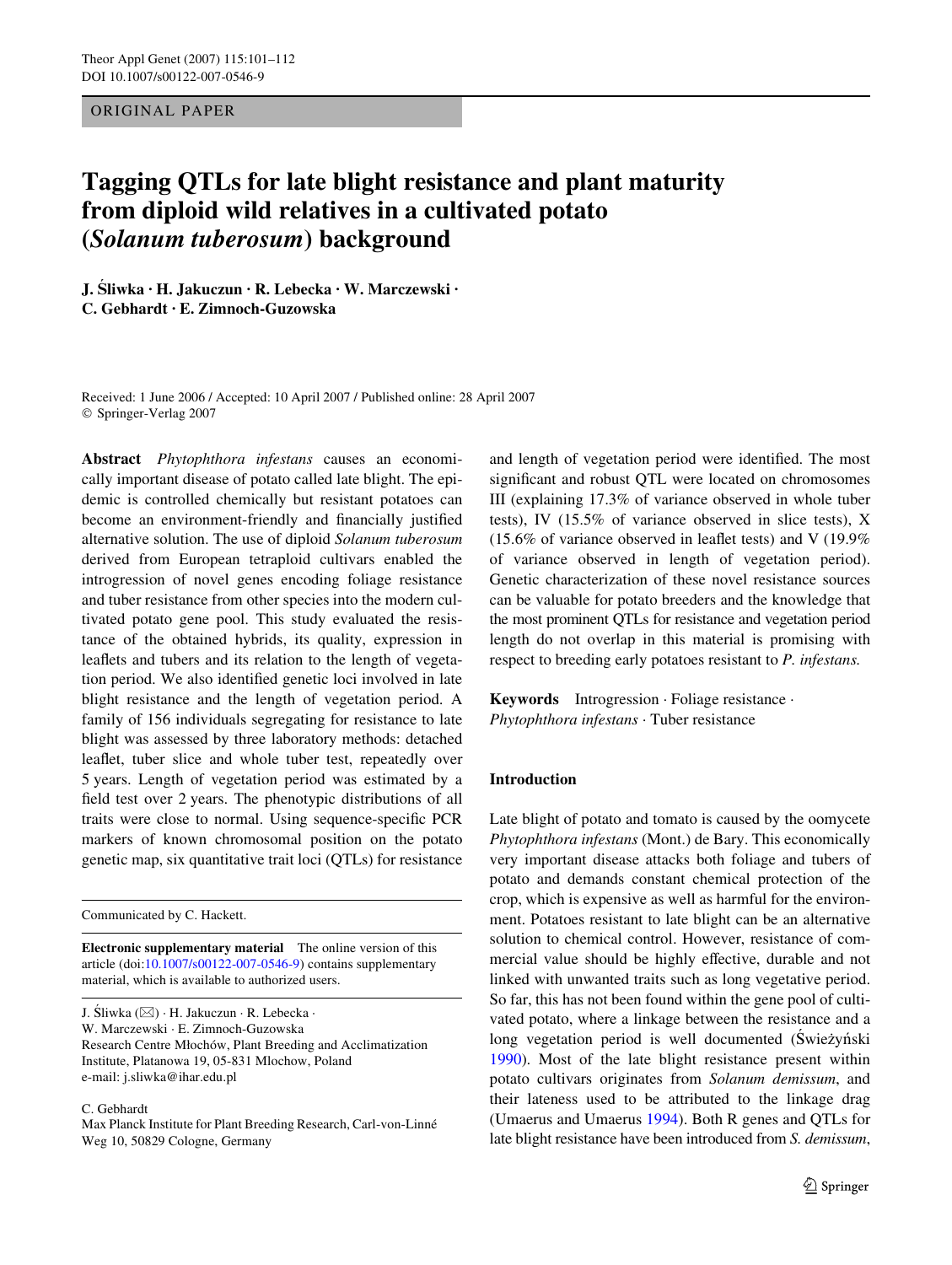and although theoretically the R genes are considered as easier to separate from long vegetation period than QTL, there are still examples of linkage between the R genes and maturity type. The best-known example is the *R1* gene, which is located within the QTL for vegetation period length on chromosome V. Moreover, it was shown in two independent studies (Gebhardt et al. [2004](#page-10-0), Beketova et al.  $2006$ ) that cultivars possessing *R1* show significantly longer vegetation period than the control group of cultivars. According to Świeżyński ([1990\)](#page-11-0), long vegetation period and horizontal resistance to late blight are manifestations of the same physiological phenomenon. This thesis is supported by Allefs et al. [\(2005](#page-10-2)) postulating that late blight resistance is always either "maturity related" or "R gene based". It is still unclear whether the relationship between long vegetation period and late blight resistance results from genuine genetic linkage between functionally unrelated genes or from the pleiotropic effect of a gene influencing both traits (Visker et al. [2003](#page-11-2), [2005\)](#page-11-3). The most prominent quantitative trait locus (QTL) for plant maturity has been identified on potato chromosome V, which overlaps with QTL for late blight resistance (Collins et al. [1999](#page-10-3); Oberhagemann et al. [1999;](#page-10-4) Bormann et al. [2004;](#page-10-5) Bradshaw et al. [2004;](#page-10-6) Visker et al. [2003](#page-11-2), [2005](#page-11-3)).

Although *R* gene-based resistance to *P. infestans* proved to be non-durable (Niederhauser et al. [1954](#page-10-7); Malcolmson [1969](#page-10-8), Rudkiewicz  $1985$ , field resistance is believed to be more stable and therefore it seems to be more useful for breeders (Landeo et al. [1995\)](#page-10-9). However, different breeding strategies are in use, among them the search for new, more durable *R* genes (van der Vossen et al. [2005](#page-11-5)), building *R* gene pyramids and combining *R* gene-based and horizontal resistances, which is well supported by the hypotheses that those types of resistance are closely related or even inseparable.

Another issue in breeding potatoes resistant to late blight is tuber resistance that becomes even more important in organic farming where unprotected and blighted foliage is an inoculum source for the tubers. Only some genotypes of potato are resistant to *P. infestans* both in foliage and in tubers, some are resistant in foliage and susceptible in tubers and a few behave in the opposite way (Swieżyński and Zimnoch-Guzowska [2001](#page-11-6)). Most probably these resistance genes which are constitutively expressed provide the resistance of all plant organs simultaneously; however, some of the resistance genes are expressed either in specific tissue or plant development phase only. Stewart et al. [\(1994](#page-11-7)) tested several potato progenies and noted a strong correlation between tuber resistance to *P. infestans* and foliage resistance. Mapping of these two resistance components indicated the overlap of QTLs for foliage and tuber resistance with the most important OTL for plant maturity located on chromosome V (Collins et al. [1999;](#page-10-3) Oberhagemann et al.

[1999](#page-10-4); Bradshaw et al.  $2004$ ). The effect of *R* genes in tubers has been investigated for the genes *R1*, *R2* and *R3* from *S. demissum* showing the efficacy of *R1* both in foliage and in tubers in contrast to *R2* and *R3*, which have been efficient only in foliage (Roer and Toxopeus [1961](#page-11-8)). Recently, the functionality of *R1* both in foliage and in tubers, and foliage specificity of  $R3a$  have been confirmed, and for another investigated *R* gene *Rpi-abpt* foliage specificity has been shown (Park et al.  $2005$ ). A similar study was performed for *Rpi-phu1* of *S. phureja*, which was shown to be highly effective both in foliage and in tubers (Sliwka et al. [2006](#page-11-10)). Tuber resistance assessment is very important while introducing a novel source of resistance to *P. infestans* into a breeding program because the relation of potato tuber and foliage resistance is a genotype-dependent trait.

In the present study two wild diploid species of potato, series *Tuberosa*, *S. verrucosum* Schlecht. and *S. microdontum* Bitt. were exploited as main sources of leaflet resistance to late blight, whereas sources of tuber resistance remained unidentified. The origin of resistance was defined on the basis of pedigree resistance analysis which is shown in ESM S1. Both species have long been described as resistant to *P. infestans* (Rudkiewicz [1985;](#page-11-4) Hawkes [1990\)](#page-10-10). *S. microdontum* is believed to be a source of horizontal resistance, because it comes from regions where *P. infestans* immigrated only in twentieth century, which suggests a possible lack of *R* gene evolution (Sandbrink et al. [2000](#page-11-11)). Inheritance of late blight resistance originating from *S. microdontum* has been investigated, as well as the chromosomal localization of the underlying QTLs and three major QTLs for foliage resistance have been identified on chromosomes IV, V and X (Sandbrink et al. [2000](#page-11-11)). A major QTL for late blight resistance, explaining more than 60% of phenotypic variance has been also identified in another study on *S. microdontum* (Bisognin et al. [2005](#page-10-11)). Late blight resistance of *S. verrucosum* has not been characterized that precisely so far, although it was used in diploid potato breeding (Swieżyński et al [1991\)](#page-11-12). The goal of this study was to assess new resistance to *P. infestans* in terms of its expression in foliage and tubers, its effectiveness in five consecutive years, its relation to plant maturity and its inheritance including the identification of regions in the potato genome linked with the resistance. A number of studies mapping late blight resistance and maturity in potato are presently available and genome regions important for these traits as well as sequence-specific PCR markers covering these regions are defined and published. We aimed to apply such chosen markers to tag the important chromosome regions and to check if they also play a significant role in our material. This should enable us to answer the question if our material introduces new quality of resistance without producing a dense genetic linkage map.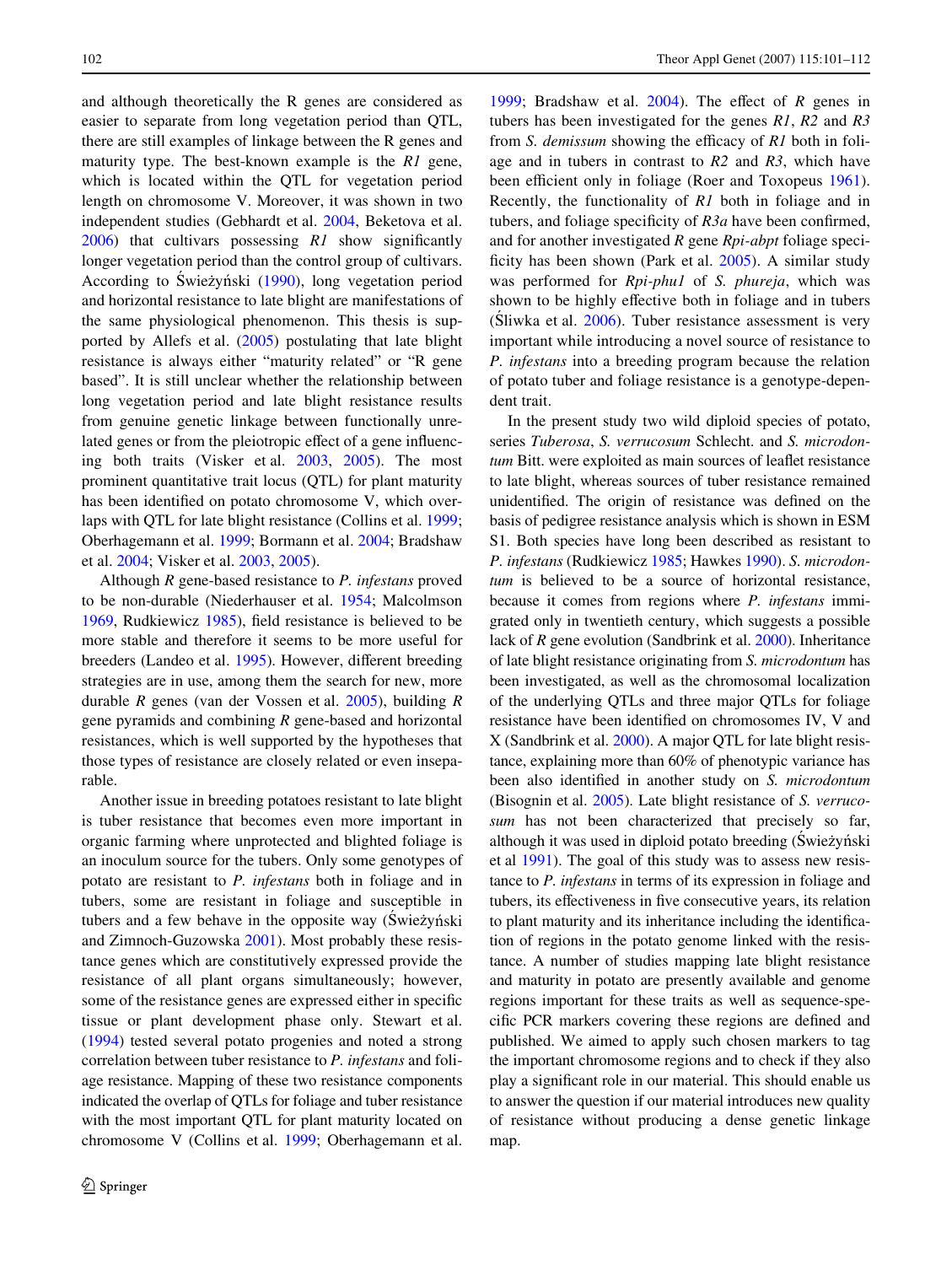#### **Materials and methods**

#### Plant material

The diploid potato mapping population 98-21 ( $2n = 2x = 24$ ) was obtained by crossing the clones DG 83-1520 (P1) and DG 84-195 (P2). Both parental clones contributed to resistance of the progeny and both were complex interspecific hybrids. Detailed pedigrees are shown in ESM S1. Based on the pedigree, the maternal clone DG 83–1520 theoretically consisted of 37.6% *S. tuberosum* (several dH *tbr*), 28.1% *S. chacoense* (GLKS 66.51/6/6; PK 133), 12.5% *S. verrucosum* (PI 195170), 12.5% *S. microdontum* (PI 265575), 6.2% *S. gourlayi* (INTA. 7356) and 3.1% *S. yungasense* (GLKS 67.107/3R), whereas the paternal clone DG 84–195 theoretically consisted of 81.3% *S. tuberosum* (several dH *tbr*), 15.6% *S. chacoense* (GLKS 66.51/6/6; CPC 3785) and 3.1% *S. yungasense* (GLKS 67.107/3R). The accessions of *S. verrucosum* and *S. microdontum* were used in IHAR's breeding programs as donors of resistance to *P. infestans*; thus we can assume that they are main sources of resistance, especially foliage resistance in mapping population 98-21. The accessions of *S. chacoense, S. gourlayi* and *S. yungasense* were used in these programs as sources of high starch content or resistance to potato viruses but not of late blight resistance. Tuber resistance was inherited from DG 84-195 and it might have originated from one of the wild species contributing to this clone but we cannot exclude that higher resistance of this clone in tuber tests resulted from favorable gene combination. Besides in the pedigree of DG 84-195, there are two cultivars of *S. tuberosum* possessing the *R1* gene from *S. demissum*: Apta and Aquila [\(http://www.eucablight.org](http://www.eucablight.org)); however, this gene should not be effective against contemporary Polish *P. infestans* isolates.

The unselected population consisted of 156 individuals. Four tetraploid Polish cultivars were used as resistance standards: Irys (susceptible in foliage and in tubers), Sokói (susceptible in foliage and moderately resistant in tubers), Bzura (resistant in foliage and susceptible in tubers) and Meduza (resistant in leaflets and moderately resistant in tubers). Additionally, we used two diploid potato hybrids DG 94-15 with resistant foliage and DG 94-668 with resistant tubers ( $\text{Siiwka et al. } 2006$  $\text{Siiwka et al. } 2006$ ).

#### *P. infestans* isolate

The isolate MP 324 from pathogen collection of the Plant Breeding and Acclimatization Institute was applied to all resistance tests. The isolate collected in 1997 in Poland was of A1 mating type, highly aggressive, metalaxyl resistant and of complex race (1.2.3.4.5.6.7.8.10.11). Its virulence was confirmed on 11 differentials, each possessing a single *R* gene (*R1–R11*) from *S. demissum* (Black's differential set obtained from Scottish Agricultural Science Agency, Edinburgh, UK), each time parallel to detached leaflet tests. Before each resistance test, the isolate was multiplied at least twice on susceptible potato tissue.

#### Late blight resistance assessment

Three laboratory methods of late blight resistance assessment were applied: detached leaflet test, tuber slice test and whole tuber test, performed according to Zarzycka [\(2001a,](#page-11-13) [b](#page-11-14)). The parental clones and standard cultivars were tested together with the population. The assessment of resistance in population 98-21 was done in five consecutive years, 1999–2003. Three or five leaflets, slices or tubers per genotype were tested in two replications on one or two dates each year. A droplet of  $50$  sporangia/ $\mu$ l suspension, prepared as described by Zarzycka [\(2001a\)](#page-11-13), was used as an inoculum in leaflet and slice tests. Lateral leaflets were collected from the middle parts of plants and placed on plastic trays on the wet wood wool, upside down and trays were covered with glass. After 24 h inoculation, the leaflets were turned over. Double slices, each 10 mm thick, were cut out from the middle part of the tuber, inoculated between the two slices and placed in glass-covered plastic trays. In the whole tuber test, the rose ends of tubers were wounded with 16 pins distributed over an area of  $12 \times 12$  mm<sup>2</sup> and ca 2 mm deep into the tuber flesh. Whole tubers were sprayed with inoculum. After 6 days (leaflets and slices) or 14 days (whole tubers) of incubation in conditions supportive for disease development (high relative humidity,  $16^{\circ}$ C and in case of leaflets—constant light of about 1,600 lx), the resistance was scored in a 1–9 scale, where 9 was the most resistant.

#### Length of vegetation period assessment

Vegetation period length of the population 98-21, the parental clones and standard cultivars, was evaluated in the field in 2003 and 2004. In 2003, clones were planted on 28th of April and harvested on 18th of September, while in 2004 planting was on 6th of May and harvesting was on 23rd of September. Plots of each genotype (seven plants of each genotype) were evaluated once a week for senescent plants, starting from the beginning of August (49 days to harvest in 2003 and 54 days to harvest in 2004). The vegetation period of the plants that died before harvest were evaluated directly in days from planting. The plants, which were still alive at the end of season, were assessed on a 1–5 scale, where 5 indicated a green, flowering plant, and 1 a completely dry plant. The scale was converted into days of vegetation period by adding 7 days for each grade above 1, which simulated vegetation prolonged beyond the harvest date (Ratuszniak and Komorowska-Jędrys [1995\)](#page-11-15).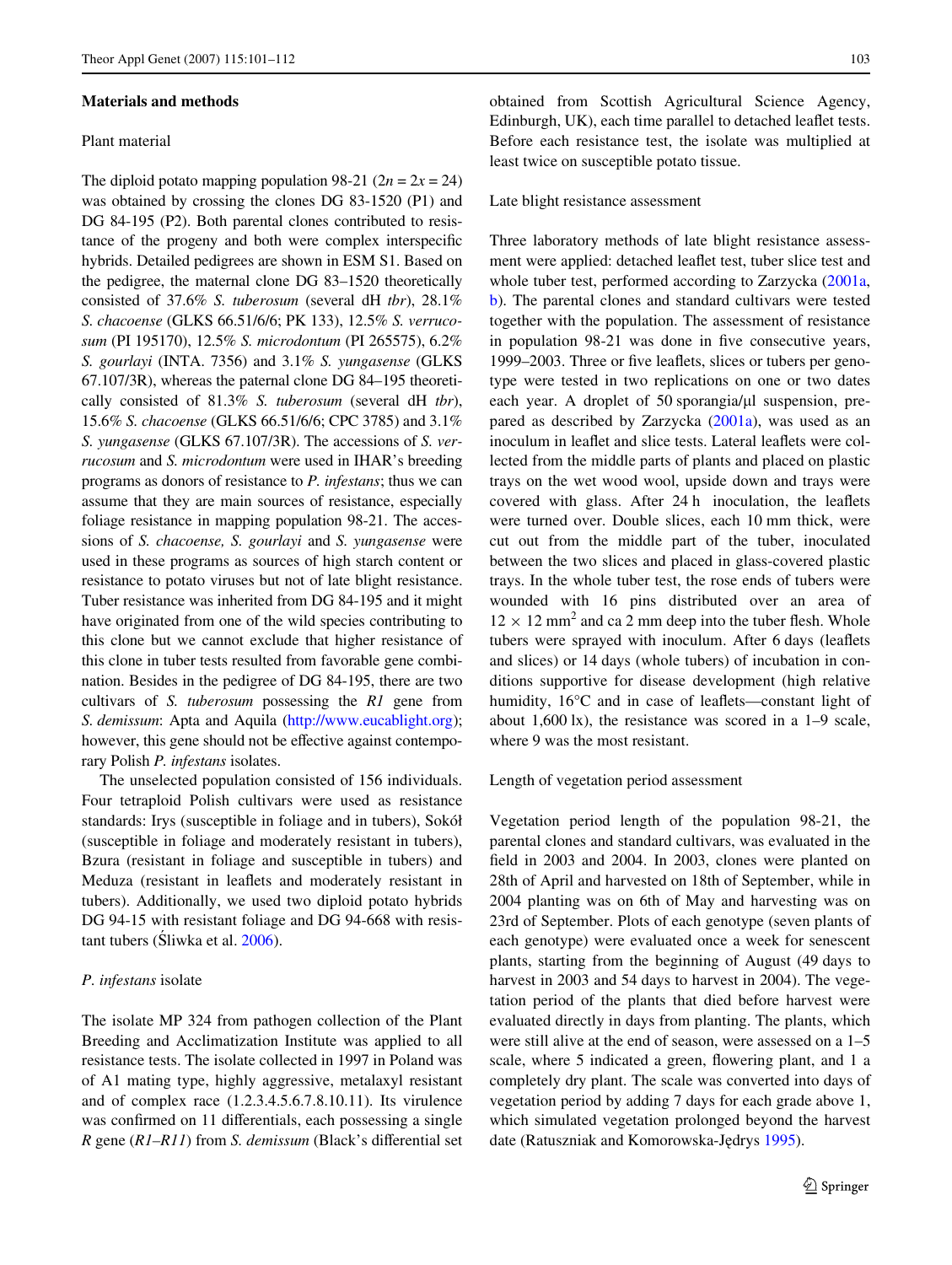DNA isolation, PCR, polymorphism of amplicons

Genomic DNA was extracted from 1 g fresh, young leaves of greenhouse-grown plants with the DNeasy Plant Maxi kit (Qiagen, Hilden, Germany). All 56 sequence-specific DNA markers were amplified under conditions described by Rickert et al. ([2003](#page-11-16)). Information on type of PCR-markers, primer sequences, annealing temperatures and restriction enzymes used for CAPS (cleaved amplified polymorphic sequences) markers are summarized in Table [1.](#page-4-0) The amplified DNA fragments were separated on agarose gels stained with ethidium bromide or by SSCP (single strand conformational polymorphism) analysis (Plomion et al. [1999](#page-11-17); Slabaugh et al. [1997;](#page-11-18) Bormann et al. [2004](#page-10-5)). For SSCP, 4 µl of restriction digest was mixed with  $8 \mu$  of denaturing solution (97% deionized formamide, 0.01 M NaOH, 0.05% xylene cyanol, 0.05% bromophenol blue), denatured by heating to 94°C for 4 min and put immediately on ice. Samples were then separated on  $0.25 \times$  mutation detection enhancement (MDE) gels (BMA Bio Whittaker Molecular Applications, Rockland, ME, USA) in 53.4 mM Tris– borate, 1.2 EDTA buffer, pH 8.0 and 5% glycerol with addition of 0.06% N, N, N', N'-tetramethylethylenediamine (TEMED) and 0.05% ammonium persulfate. Gels were run at 1.5 W for approximately 17 h at room temperature and silver stained (Bormann et al. [2004\)](#page-10-5).

#### Statistical and linkage analyses

The results of the assessments of late blight resistance and vegetation period length were analyzed using analysis of variance, which enabled estimation of the influence of the genotype, date, year and their interactions, the date was nested within a year. Mean resistance was calculated from scores of 3–5 leaflets, slices or tubers per replication and that was used as a single data point in ANOVA shown in ESM S2. Fitness to the normal distribution of the phenotypic data was checked by the Kolmogorov–Smirnov test. Data sets deviating from normal distribution were transformed  $(x^2, \sqrt{x}$ , arcsinx). The relationship between components of resistance and length of vegetation period was evaluated by linear Pearson's correlation coefficients based on means over all the years. Marker-trait linkages were estimated by the Student's *t* test. Only those marker/trait linkages with  $P < 0.001$  for at least 1 year were considered significant.

Fitness of allele segregation to the expected 1:1 ratio was checked by the  $\chi^2$  test. All statistical analyses were performed using computer programs SPSS 10.0 for Windows (SPSS Inc., Chicago, IL, USA), GENSTAT (International Ltd: Hemel Hempstead, UK) and STATISTICA for Windows (Stat Soft, Inc., Tulsa, OK, USA). Marker alleles were scored as present or absent and assembled into linkage groups using the software package MAPRF (E. Ritter, NEI-KER, 01080, Vitoria, Spain). In the output of MAPRF, there is a LOD for every pairwise linkage. In our set of marker data, recombination frequencies up to  $30\% = 0.3$  have LOD values >3 (the likelihood of linkage is 1,000 times larger than the  $H_0$  hypothesis of no linkage). In other words, linkages up to 0.3 can be accepted for being real. Linkages larger than 0.3 were taken as putative:  $LOD < 3$ . The principles, on which MAPRF is built, are described by Ritter et al. ([1990](#page-11-19)).

### **Results**

Late blight resistance and vegetation period length assessments

Parent DG 83-1520 (P1) was more resistant than the standard potato cultivars in leaflet tests (mean score  $7.1$ ), although it was susceptible in slice and whole tuber tests. The diploid clone DG 94-15 was the most resistant in leaflet tests (mean score 8.0). Parent DG 84-195 (P2) was more resistant than all standards in whole tuber tests (mean score 7.1), but in slice tests cv. Meduza (mean score 6.1), diploid clones DG 94-668 (mean score 7.5) and DG 94-15 (mean score 7.5) were better than P2 (mean score 5.3). P2 was susceptible in leaflet tests. Both parental clones were late maturing, with a mean length of vegetation period longer than 140 days.

Distributions of the 5-year mean (1999–2003) results of leaflet, slice and tuber tests (Fig. [1](#page-6-0)), as well as distributions of results from single years (not shown), did not deviate significantly from normality, with the exception of the leaflet test in 2000 and the slice test in 2002. These data were transformed to obtain normal distributions. In leaflet and slice tests, the mean grades in the population 98-21 ranged from 1.0–9.0, whereas in the whole tuber tests the range was narrowed to 2.2–9.0. The distribution of mean results of vegetation period length deviated significantly from normality (Fig. [2](#page-6-1)). Analysis of variance showed significant effects of genotype, date and year of testing and interactions between these factors. Genotype had the largest influence on resistance, explaining  $37.0\%$  of the variance in leaflet tests,  $54.0\%$  in slice tests and  $25.2\%$  in whole tuber tests. The effect of the year of testing was strongest in tuber tests (20.3% of variance explained), slightly weaker in leaflet tests  $(18.7%)$  and weakest in slice tests  $(5.0%)$ . Genotype  $\times$  year interactions explained additional 16.8, 24.2 and  $19.2\%$  of the variance in leaflet, whole tuber and slice tests, respectively. For details on ANOVA see ESM S2. The data sets of vegetation period length from 2003 and 2004 were significantly correlated  $(P < 0.001, r = 0.562)$ . Significant correlations were also found between mean leaflet and slice resistance ( $P < 0.001$ ,  $r = 0.480$ ), slice and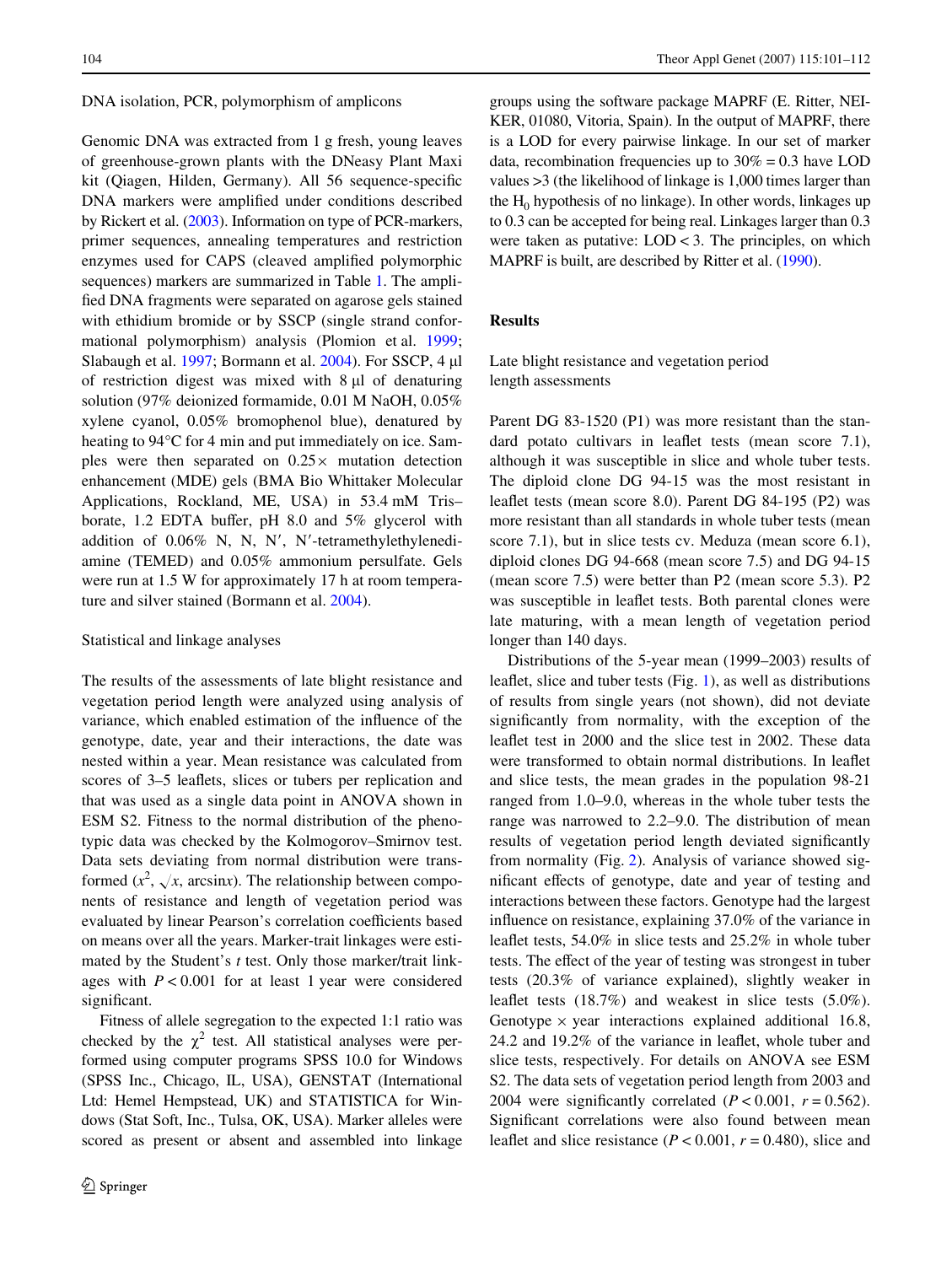|                  |                                       | Table 1 Sequence-specific DNA markers scored in population 98-21          |                                 |                          |                                      |                       |
|------------------|---------------------------------------|---------------------------------------------------------------------------|---------------------------------|--------------------------|--------------------------------------|-----------------------|
| Linkage<br>dnora | Marker                                | $\tilde{3}$<br>sequence 5'<br>Reference or primer                         | $T_{\rm a} \, (^{\circ} \rm C)$ | PCR product<br>size (bp) | polymorphism <sup>a</sup><br>Type of | Restriction<br>enzyme |
|                  | BA114i24 t3                           | F: ctt tgg ctt ttg aac aaa gca aac, R: cta aca caa tgt act tgc agg tg     | 56                              | $rac{6}{4}$              | <b>SCAR</b>                          |                       |
|                  | <b>BA157f6t3</b>                      | F: aat cat gtt gtg tgt cca aga cc, R: tgc att aag ggt ggt tag ata cc      | 56                              | 400                      | SSCP                                 | Msel                  |
|                  | CP132                                 | F. gag tta gcc ttg cag tgt c, R: ctt ctg act tca tca gga tc               | 56                              | 250                      | SSCP                                 |                       |
| $\equiv$         | GP205                                 | F: gta tat gaa aac tgc cta agc tag, R: gct tca atg atc tgt tta aat att cc | 56                              | 300                      | SSCP                                 | Msel                  |
|                  | GP <sub>22</sub>                      | F: acg gga tga agc cga atc c, R: att gac agt aga tct taa gcc c            | 55                              | 500                      | <b>SCAR</b>                          |                       |
|                  | GP <sub>23</sub>                      | (1999)<br>Oberhagemann et al.                                             | 52                              | 600                      | SSCP                                 | Msel                  |
|                  | GP <sub>26</sub>                      | F: aca aga cta gac cga atg cg, R: gtc aag cct tgc agc tgt g               | 56                              | 600                      | SSCP                                 | Msel                  |
|                  | GP321                                 | F: gca caa aac aaa cca acg caa, R: tca cct tgt tat ctc cta tgc            | 56                              | 800                      | SSCP                                 | Msel                  |
|                  | GPS6 <sup>a</sup>                     | F: tgc tgc tgc tga tac tca g, R: gat atc agt gat gcc tca tc               | 56                              | 700                      | SSCP                                 | MseI                  |
|                  | <b>IGNOS</b>                          | Pajerowska et al. (2005)                                                  | 63.5                            | 900                      | SSCP                                 | AluI                  |
|                  | StPAD <sub>4</sub>                    | Pajerowska et al. (2005)                                                  | $\mathcal{O}$                   | 600                      | SSCP                                 | Msel                  |
| 目                | <b>BA202k7</b> t3 <sup>a</sup>        | F: gaa att ttg tcc ctc tat atc cga a, R: cca cgt ttc ttc taa gtg gtc gta  | 56                              | 700                      | <b>SCAR</b>                          |                       |
|                  | $GP25^a$                              | F: tta tag act att att ggc cc, R: gtt gat atc ctt cca ctt g               | 55                              | 600                      | <b>SCAR</b>                          |                       |
|                  | $\mbox{GPI}^{\rm a}$                  | 60<br>gat c, R: tgc aat agg gct caa gcc<br>F: gtc tgc tat egg tcc         | 58                              | 700                      | SSCP                                 | Msel                  |
|                  | GP295 <sup>ª</sup>                    | F: ata teg ttt aag get ceg att ag, R: age gga cag tet gea tat tte         | 56                              | 600                      | SSCP                                 | Msel                  |
| $\geq$           | GP180                                 | (1999)<br>Oberhagemann et al.                                             | 55                              | 400                      | CAPS                                 | Msel, AluI            |
|                  | BA106c14 t7ª                          | Paal et al. (2004)                                                        | 56                              | 500                      | SSCP                                 | MseI                  |
|                  | $\ensuremath{\mathsf{MBF3}}\xspace$ a | (1999)<br>Oberhagemann et al.                                             | 52                              | 2,000                    | CAPS                                 | Hint                  |
|                  | BA1m23 t3ª                            | Bormann et al. (2004)                                                     | 56                              | 500                      | SSCP                                 | MseI                  |
|                  | Ci7                                   | gac, R: get tgt tet gtt egt act g<br>F: tac cet acc aat acc               | 56                              | 1,000                    | SSCP                                 | Msel                  |
| ⋗                | CP113                                 | Niewöhner et al. (1995)                                                   | 47.4                            | 900                      | ASA                                  |                       |
|                  | BA47f2 t7ª                            | A: aca aca cga cga tit gct atc ag, B: ttc aag atg gtc atg tga tga gg      | 56                              | 600                      | CAPS                                 | Msel, AluI            |
|                  | GP186                                 | $\circ$<br>F: tcc tta cat ccg cac tta cg, R: gca gct gga tag tca acg      | 53                              | 000.1                    | CAPS                                 | Taql                  |
|                  | $\mbox{StNPR1}^{\,a}$                 | Pajerowska et al. (2005)                                                  | 63.5                            | 1450                     | CAPS                                 | $H$ pa $\Pi$          |
|                  | GP78                                  | F: gca tat cac caa cga ttg ct, R: cag gag gct caa aac ttt ca              | 57                              | 1,000                    | CAPS                                 | Taql                  |
| $\overline{v}$   | GP76                                  | (1999)<br>Oberhagemann et al.                                             | 52                              | 800                      | SSCP                                 | Hint                  |
|                  | $CP18^a$                              | F: gca atg get caa aca atg ttg, R: acc aat cat age aac acg ge             | 56                              | 400                      | SSCP                                 | MseI                  |
|                  | StSGT1                                | Pajerowska et al. (2005)                                                  | $\mathcal{S}$                   | ,250                     | CAPS                                 | Taql                  |
| ZЦ               | GP219 <sup>a</sup>                    | F: tgc ctg gtt cac taa gag ctg, R: tga atg act gag aac tat tga g          | 55                              | 1,000                    | CAPS                                 | $R_{Sd}$              |
|                  | CP51                                  | get g, R: gaa eta aca cat eet eee te<br>F: ccc tga ata cga gtt            | 59                              | 800                      | <b>SCAR</b>                          |                       |
|                  | Gro1-2-P40                            | Bormann et al. (2004)                                                     | 58                              | 500                      | ASA                                  |                       |
|                  | BA9i23 t7                             | F: gag aac gtc ctg ctt tgc caa c, R: tca aga gta tgg gta tag tat ttg      | 56                              | 300                      | SSCP                                 | MseI                  |
|                  | CP52                                  | ggt gc, R: cga gag gca gat gtt gat g<br>F: tot aaa ggt gto aaa            | 56                              | 300                      | SSCP                                 | MseI                  |
| NШ               | $57t3^a$                              | Bormann et al. (2004)                                                     | 58                              | 800                      | ASA                                  |                       |

<span id="page-4-0"></span> $\mathcal{D}$  Springer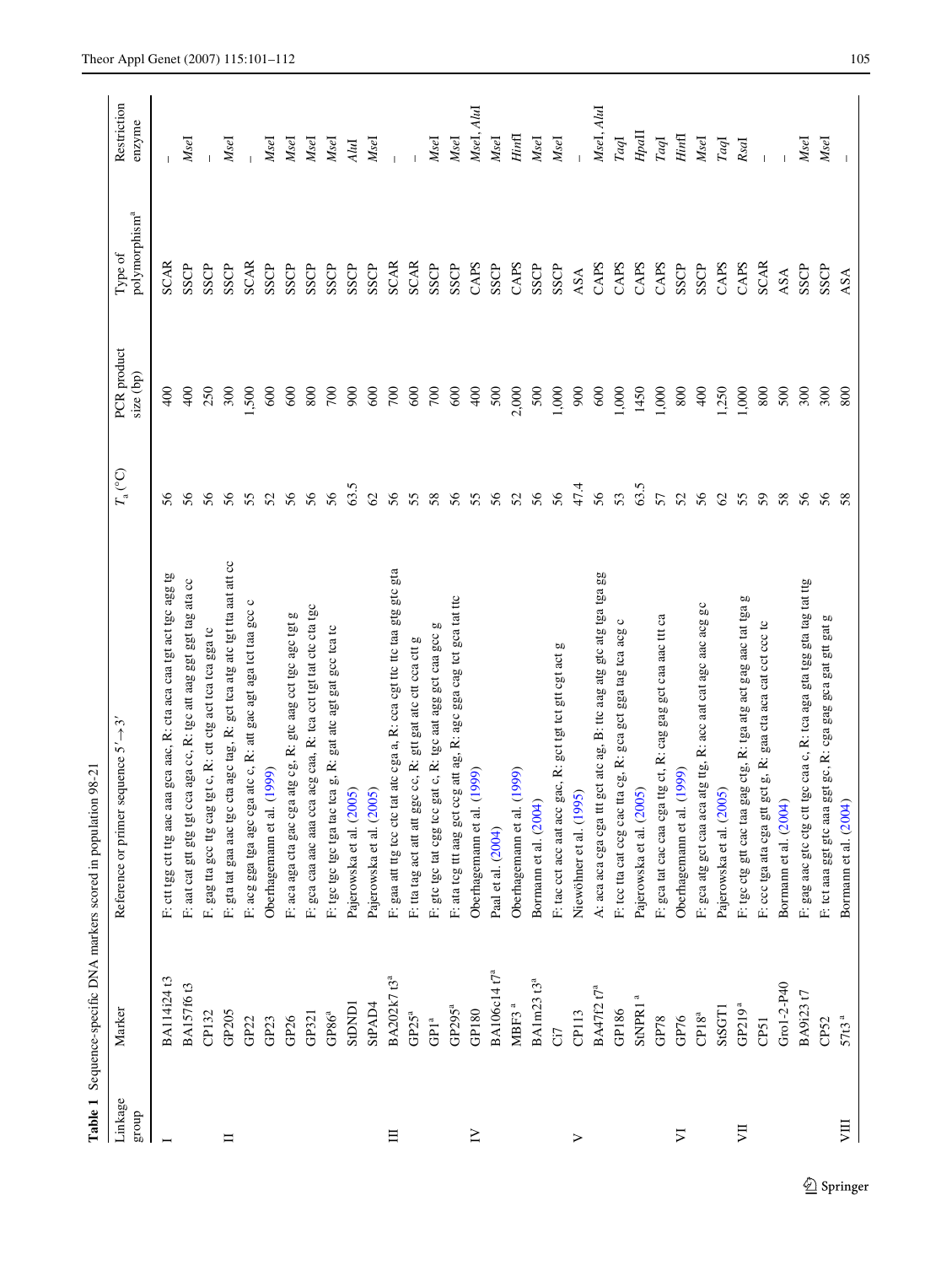| Table 1 continued |                                          |                                                                                                                                                                            |               |                                 |                                      |                       |
|-------------------|------------------------------------------|----------------------------------------------------------------------------------------------------------------------------------------------------------------------------|---------------|---------------------------------|--------------------------------------|-----------------------|
| Linkage<br>group  | Marker                                   | Reference or primer sequence $5' \rightarrow 3'$                                                                                                                           | $T_a$ (°C)    | <b>PCR</b> product<br>size (bp) | polymorphism <sup>a</sup><br>Type of | Restriction<br>enzyme |
| $_{\rm IX}$       | GP94                                     | F: atg tat cac aat cac att ctt gct c, R: tgt aaa acc aac aag tag tgt tgc                                                                                                   | 56            | 300                             | SSCP                                 |                       |
|                   | B7                                       | F: ggg cct agt tca atg tac, R: agt tgc tat ggt tgt tcc                                                                                                                     | 54            | 600                             | SSCP                                 | MseI                  |
|                   | GP267                                    | F: cca cca aga caa gcc tag, R: cag ttg tga ata gga tgc                                                                                                                     | 56            | 550                             | SSCP                                 | $Dp n$ II, Msel       |
|                   | GP <sub>39</sub>                         | Marczewski et al. 2006                                                                                                                                                     | 5             | 950                             | SSCP                                 | Msel                  |
|                   | CP44                                     | F: ggt ggg acc tga gaa gac aag c, R: att acc aga tgc aga gat gct ca                                                                                                        | 56            | 300                             | SSCP                                 | Msel                  |
|                   | GP173b                                   | atc ag, R: agt tgg tat tgc tcc tct tg<br>F: tgg aag aac atg agc                                                                                                            | 53            | 550                             | SSCP                                 | Msel                  |
| ×                 | BA113a17t3                               | F: ctt tca ctg ctc aat gat ttg cag, R: tgc aat gag tat ttg tct ttg cag a                                                                                                   | 56            | 300                             | SSCP                                 | Msel                  |
|                   | $T G 63^a$                               | F: ggt ttc cca atg tgt gac, R: ccg att tac cta gag tgc                                                                                                                     | 56            | 400                             | <b>SCAR</b>                          |                       |
|                   | <b>BA66k2t3</b>                          | F: ott cat tea tac tat atg tte aat gg, R: tte aat ceg age tet tgg aat tg                                                                                                   | 56            | 300                             | SSCP                                 |                       |
|                   | CP72 <sup>a</sup>                        | gat caa g, R: tca tca gta aag att tgg aac c<br>F: caa gaa acc tca aat                                                                                                      | 8             | 500                             | SSCP                                 | AluI                  |
|                   | GP287                                    | F: tca ttc cca aga cac tca tgc, R: act caa cca cca gct caa gac                                                                                                             | $\mathcal{L}$ | 700                             | SSCP                                 | Msel                  |
|                   | <b>ТРТ</b> а                             | F: cet tet ete tea etg cea atg, R: ete ace aag caa tat ace ace                                                                                                             | 56            | 1100                            | SSCP                                 | Msel                  |
| $_{\rm N}$        | BA228d23 t3                              | F: gtg atc tgg aat ctt tga cat ctg, R: aaa agc ttt taa tat ttg ggc cgc                                                                                                     | 56            | 500                             | SSCP                                 | Hint                  |
|                   | BA88b3t7                                 | F: ctt cag gat aca age ttt caa tet g, R: att ttg aga agt tga aca tee etc a                                                                                                 | 56            | 300                             | <b>SCAR</b>                          |                       |
|                   | GP125                                    | (1999)<br>Oberhagemann et al.                                                                                                                                              | 57            | 000.1                           | <b>SCAR</b>                          |                       |
|                   | GP38                                     | Marczewski et al. 2006                                                                                                                                                     | 56            | 700                             | SSCP                                 | MseI                  |
| XII               | GP <sub>34</sub>                         | 997)<br>Bendahmane et al. (1)                                                                                                                                              | 52            | 850                             | CAPS                                 | Ddel, Hinfl           |
|                   | <b>BA31n11t3</b>                         | F: att aca tgc tcg tac att cca cg, R: atg ctt gta agc ttg tga gta aca                                                                                                      | 56            | 300                             | CAPS                                 | $R_{Sd}$              |
|                   | E22                                      | Bormann et al. (2004)                                                                                                                                                      | 56            | 600                             | CAPS                                 | Taql                  |
|                   | GP229                                    | F: agt ctt ggc atc aaa tat ttg, R: att atc ttc aca gca gta gag                                                                                                             | 56            | 600                             | SSCP                                 | Msel                  |
|                   | $S1d11^a$                                | F: gtt gta att tot toa goa aaa tta go, R: tto aog aat ogg aot aaa aga ttg                                                                                                  | $\mathcal{S}$ | 000.1                           | SSCP                                 | Msel                  |
| ÎΠ                | $P1g7^a$                                 | gat g, R: agt ctc caa caa cat cgt cc<br>F: ggt gcg tta ggt ggt                                                                                                             | 56            | 500                             | SSCP                                 | $\mathbf{I}$          |
|                   | <sup>a</sup> Distorted segregation ratio | SSCP single strand conformation polymorphism, CAPS cleaved amplified polymorphic sequence, SCAR sequence characterized amplified region, ASA allele specific amplification |               |                                 |                                      |                       |

## $\underline{\mathcal{D}}$  Springer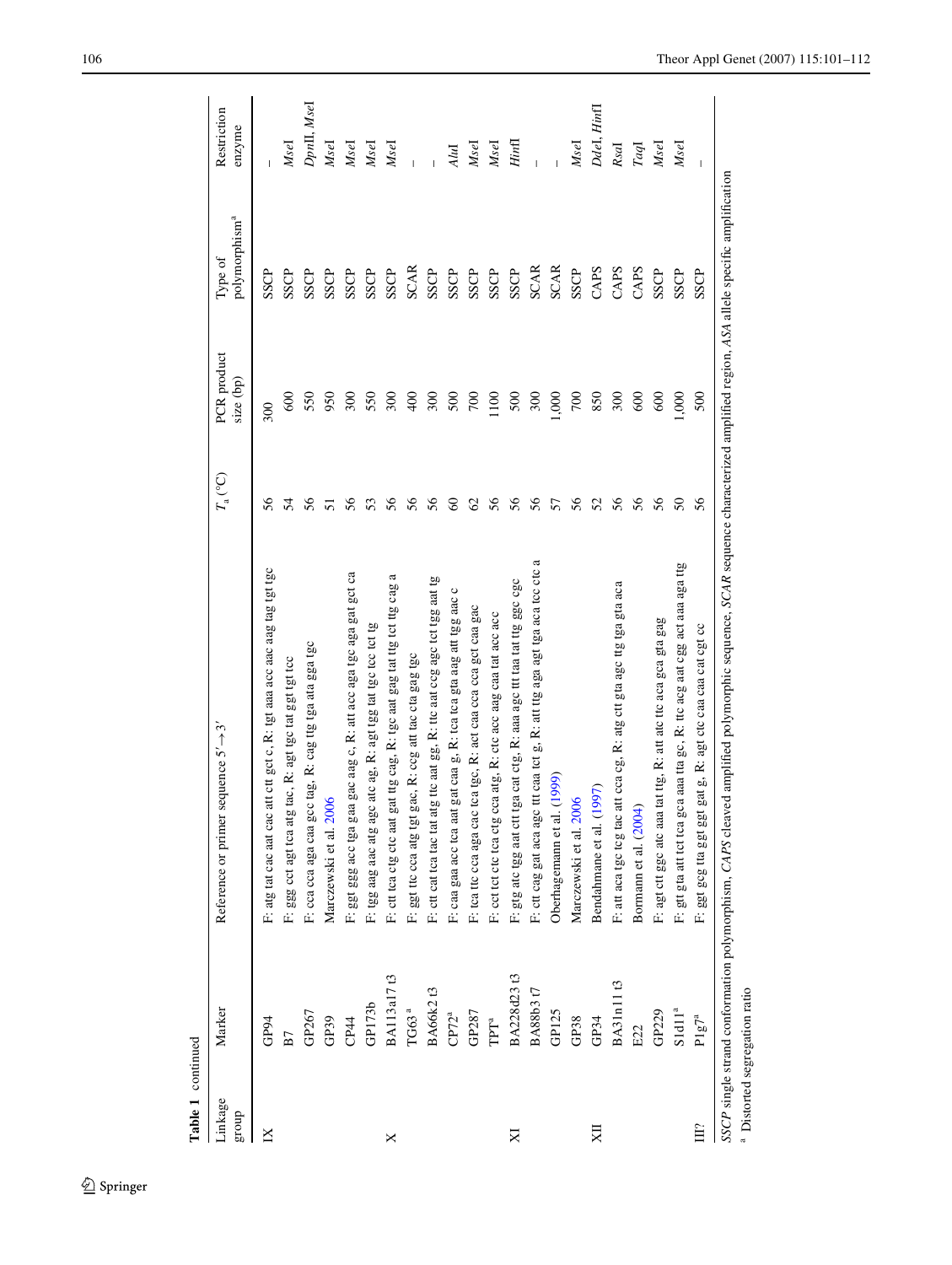

<span id="page-6-0"></span>Fig. 1 Distributions of mean (1999–2003) leaflet (a), slice (b) and tuber (**c**) resistance to *P. infestans* assessed in 1–9 scale, where 9 means the most resistant  $(x$ -axis) in the population 98-21 and their fitness to the normal curve. *K-S* Kolmogorov–Smirnov test, *d* coefficient calculated for this test, *p* probability, the *line* indicates the normal curve. Resistance levels of parental clones is marked: *P1* DG 83-1520, *P2* DG 84-195

tuber resistance  $(P < 0.001, r = 0.282)$  and between mean tuber resistance and mean length of vegetation period  $(P < 0.001, r = 0.284)$ . Correlations between the remaining trait combinations were not significant.

#### Molecular linkage map

Of the 56 DNA markers tested, 11 markers showed direct length polymorphism (SCAR or ASA), 12 were polymorphic after restriction digestion (CAPS), and SSCP analysis



<span id="page-6-1"></span>**Fig. 2** Distribution of mean (2003–2004) vegetation period length (in days) in the population  $98-21$  and its fitness to the normal curve.  $K-S$ Kolmogorov–Smirnov test, *d* coefficient calculated for this test, *p* probability, the *line* indicates the normal curve. Vegetation period length of the parental clones is marked: *P1* DG 83-1520, *P2* DG 84-195

revealed 33 polymorphic marker alleles. Out of the 56 markers, 17 were co-dominant, which means 34 segregating alleles. The remaining 39 markers were inherited either from P1 or from P2, giving 73 segregating alleles in total. Among the 73 segregating marker alleles, 35 were inherited from P1 and 38 from P2. The marker alleles were scored in population 98-21 and assembled into separate linkage groups for P1 and P2. The chromosomes corresponding to the linkage groups were identified based on markers of known chromosomal position. Parental linkage groups corresponding to the same chromosome were joined by shared markers, with the exception of chromosome VII, where no shared marker allele was found. On chromosome VIII, only one marker allele was scored. The locations of the markers (Fig. [3](#page-7-0)) were mostly as expected from previous maps ([http://gabi.rzpd.de/projects/Pomamo/;](http://gabi.rzpd.de/projects/Pomamo/) Rickert et al. [2003;](#page-11-16) Pajerowska et al. [2005\)](#page-11-20), with the exception of ten markers (GP22, GP321, GP173, S1d11, BA157f6 t3, BA202k7 t3, BA1m23 t3, BA9i23 t7, BA31n11 t7, StNPR1), which mapped in population 98-21 to positions other than expected. This was most likely due to duplicated loci. Depending on whether the hybridization-based RFLP assay or PCR-based assays were used to score the marker, different copies of the markers were detected and mapped. Total map length for P1 was 509 cM and for P2 was 447 cM, with the average distance between markers 12.7 cM. Segregation of 19 alleles was distorted from 1:1 ratio according to the  $\chi^2$ test, ten out of them were grouped in three regions on chromosomes III, IV and X, whereas the remaining nine were located on chromosomes II, V, VI, VII and XII (Table [1](#page-4-0)).

#### Quantitative trait loci

In analysis of variance, the date of testing had little or no effect on the results. Marker-trait linkages were calculated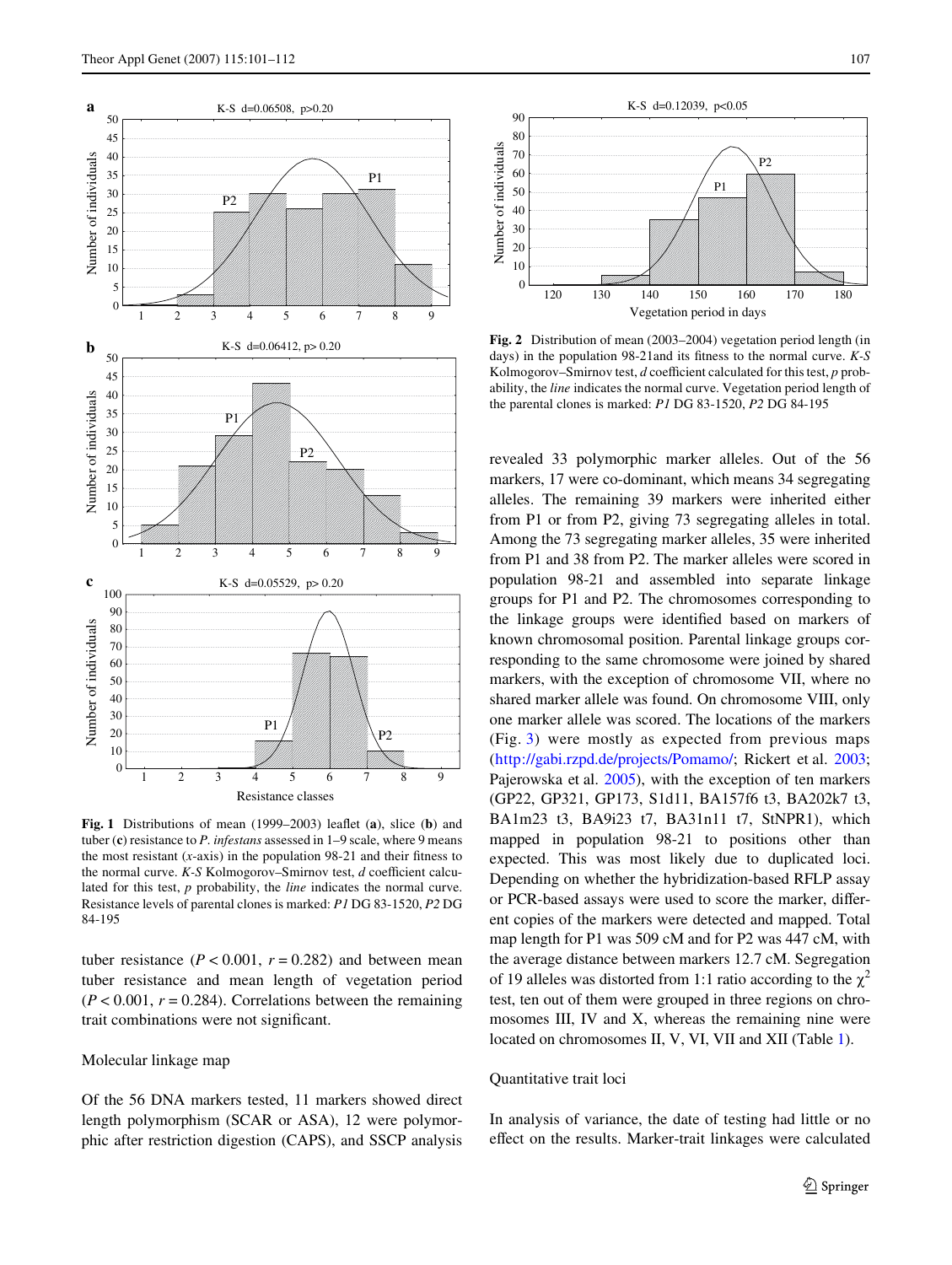

<span id="page-7-0"></span>**Fig. 3** Linkage and QTL map of the population 98-21 parents (P1— DG 83-1520, P2—DG 84-195). QTLs for resistance to *P. infestans* in leaflets (*white rectangles*), slices (*black*), and tubers (*stripes*), and

QTLs for the vegetation period length (*grey*). *Marker* trait linkages, *t* test probabilities: \*\*\* *P* < 0.001. *Diagonal lines* indicate putative linkages

therefore using the mean results of each year and the means over all test years (1999–2003 in case of late blight resistance and 2003–2004 for vegetation period length, Table [2](#page-8-0)). Fifteen marker alleles were significantly linked with the investigated traits forming 6 QTLs located on 5 chromosomes of potato (Fig. [3\)](#page-7-0), when QTLs on chromosome IV were treated as two separate ones. Most of the QTLs influenced more than one trait. The association of marker alleles with increased or decreased resistance or length of vegetation period is indicated by arrows in Table [2](#page-8-0). Significant marker-trait linkages were usually revealed only in some years of testing. The reason could be the use of leaflets and tubers from field grown plants which differed in their physiological state depending on the year and its weather and soil conditions. Possibly, various genetic factors and resistance mechanism were activated in consecutive years of testing depending on plants' state. The length of vegetation period was linked to marker alleles GP186 (P1) and BA47f2 t7 (P1) in both the years (Table [2](#page-8-0)). The most prominent QTL for leaflet resistance to *P. infe*stans was inherited from P1 and was identified on chromosome X linked to markers TPT, GP287 and TG63. Marker allele TPT (P1) explained from  $15.5\%$  (2002) to  $22.0\%$  $(2003)$  of the variance in detached leaflet tests depending on the year of testing and 15.6% of the variance on average,

although it did not show significant linkage to the resistance in 2000 and 2001. Resistance revealed by the tuber slice tests was influenced mostly by a OTL on chromosome IV, inherited from P1, which explained on average 15.5% of the variance in slice tests. Percentage of variance in slice resistance explained by this QTL varied from 9.0% in 2001 to  $20.0\%$  in 2000, with no significant linkage in 2002. QTL on chromosome IV had also some effects on leaflet resistance (in 2000 13.4% of variance explained) and whole tuber resistance (11.7% in 2002) (Table [2](#page-8-0)). The strongest QTL for whole tuber resistance originating from P2 was found on chromosome III. It explained on average 17.3% of the variance. In 1999, 2001 and 2002 the effect of this QTL on tuber resistance was not significant. It explained 24.3 and 8.7% of variance in 2000 and 2003, respectively. The QTL on chromosome III influenced also slice resistance (on average  $8.1\%$  of variance explained) but had no effect either on leaflet resistance to *P. infestans* or length of vegetation period (Table [2](#page-8-0)). Other QTL influencing whole tuber resistance was located on chromosome V, linked to marker alleles BA47f2 t7 (P1) and CP113 (P1). Marker allele BA47f2 t7 (P1) explained on average 10.8% of variance in tuber resistance to late blight and 19.9% of variance in vegetation period length. This was the strongest QTL for vegetation period length and it was significant in both 2003 (24.7% of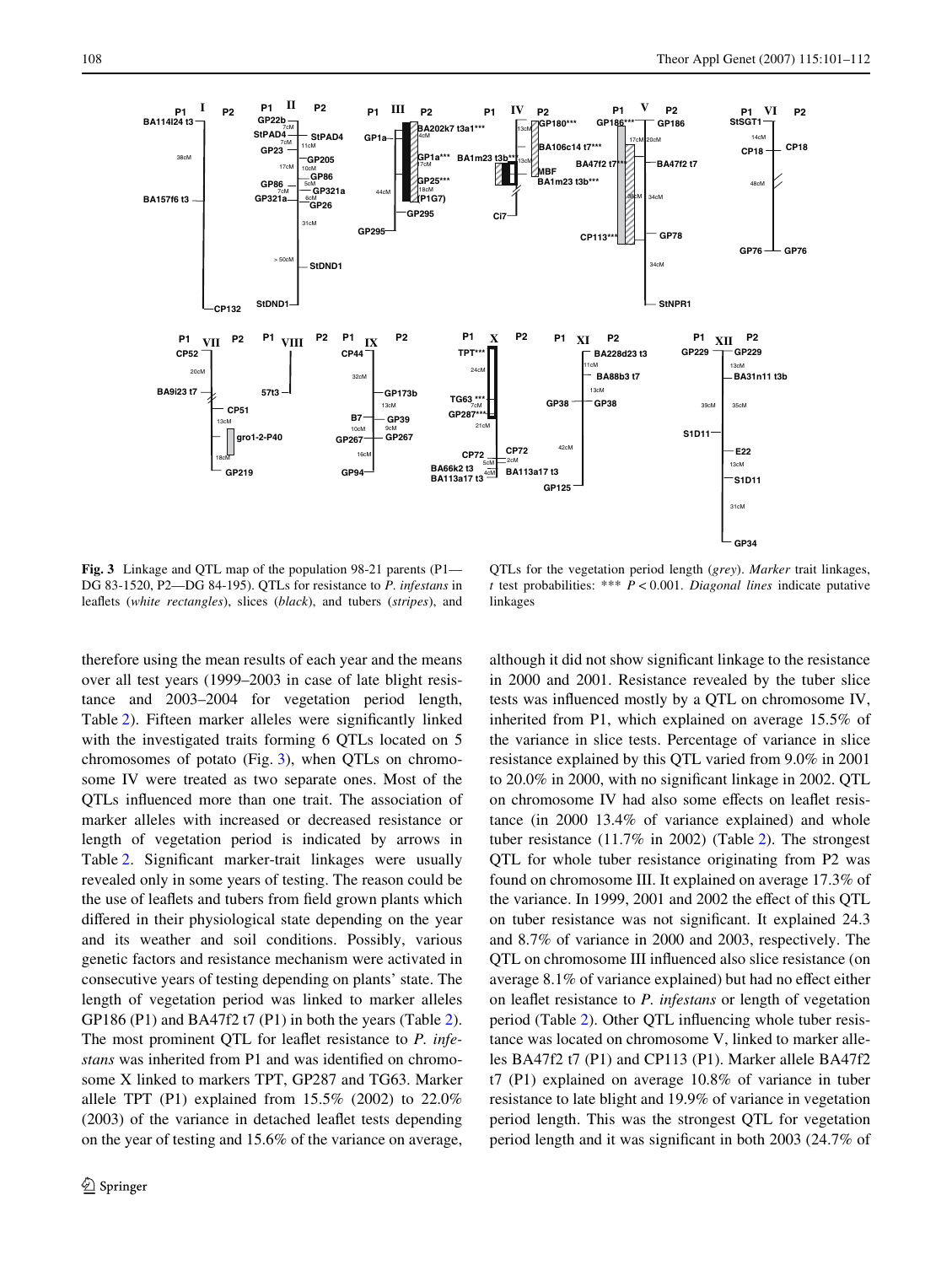|                  | Ch Marker and its | $R^2(\%)$      |      |             |               |      |                  |                 |                                    |                 |                            |                 |                                       |                 |                                       |                 |                     |                  |                     |
|------------------|-------------------|----------------|------|-------------|---------------|------|------------------|-----------------|------------------------------------|-----------------|----------------------------|-----------------|---------------------------------------|-----------------|---------------------------------------|-----------------|---------------------|------------------|---------------------|
|                  | parental origin   |                |      |             |               |      |                  |                 |                                    |                 |                            |                 |                                       |                 |                                       |                 |                     |                  |                     |
|                  |                   | L99            |      | L00 L01 L02 | L03           | S99  | S <sub>00</sub>  | S <sub>01</sub> | S <sub>03</sub><br>S <sub>02</sub> | T99 T00         | T <sub>01</sub>            | T <sub>02</sub> | T03                                   | L mean<br>99-03 | S mean<br>99-03                       | T mean<br>99-03 | $\frac{V_{eg}}{03}$ | $\frac{1}{2}a$   | Veg mean<br>$03-04$ |
| 目                | GP25              | $\Sigma$       |      |             |               |      | 9.8 <sub>0</sub> |                 |                                    |                 |                            |                 |                                       |                 | $8.1$ <sup><math>\dagger</math></sup> |                 |                     |                  |                     |
|                  | BA202k7t3b        | $\mathbb{P}^2$ |      |             |               |      |                  |                 |                                    | $24.3\uparrow$  |                            |                 | $8.7$ <sup><math>\dagger</math></sup> |                 |                                       | $17.3\uparrow$  |                     |                  |                     |
|                  | GPla              | 2              |      |             |               |      |                  |                 |                                    | $17.7\uparrow$  |                            |                 |                                       |                 |                                       | 14.7 $\uparrow$ |                     |                  |                     |
|                  | P <sub>IG7</sub>  | 2              |      |             |               | 10.1 |                  |                 |                                    | $7.9$ $\dagger$ |                            |                 |                                       |                 |                                       |                 |                     |                  |                     |
| $\geq$           | BA1m23 t3b        | 口              | 13.4 |             |               |      | 12.21 20.01 9.01 |                 | 19.2                               |                 |                            | 11.7            |                                       |                 | $15.5$ $\uparrow$                     |                 |                     |                  |                     |
|                  | <b>BA1m23</b> t3b | $\mathbb{Z}$   |      |             |               |      |                  |                 |                                    |                 | $8.9\downarrow$            |                 |                                       |                 |                                       |                 |                     |                  |                     |
|                  | BA106c14f7        | P.             |      |             |               |      |                  |                 |                                    |                 |                            |                 |                                       |                 |                                       |                 |                     |                  |                     |
|                  | <b>MBF</b>        | 2              |      |             |               |      |                  |                 |                                    |                 | $8.61$<br>9.5 $\downarrow$ |                 |                                       |                 |                                       |                 |                     |                  |                     |
| $\triangleright$ | GP186             | E              |      |             |               |      |                  |                 |                                    |                 |                            |                 |                                       |                 |                                       |                 |                     | $13.8$ $8.3$ $*$ | $11.9\uparrow$      |
|                  | <b>BA47f2t7</b>   | E              |      |             |               |      |                  |                 |                                    | $12.2^{\circ}$  |                            |                 |                                       |                 |                                       | $10.8\uparrow$  | 24.71               | 11.0             | $19.9\uparrow$      |
|                  | <b>CP113</b>      | E              |      |             |               |      |                  |                 |                                    |                 |                            |                 | 10.4                                  |                 |                                       | 8.1             |                     |                  | 7.61                |
|                  | VII gro1-2-P40    | $\Sigma$       |      |             |               |      |                  |                 |                                    |                 |                            |                 |                                       |                 |                                       |                 |                     | $8.7\downarrow$  |                     |
|                  | $X$ TG63          | P1 15.6        |      |             | $16.3$ $17.9$ |      |                  |                 |                                    |                 |                            |                 |                                       | $12.0\uparrow$  |                                       |                 |                     |                  |                     |
|                  | TPT               | P1 17.0        |      |             | $15.5$ 22.0   |      |                  |                 |                                    |                 |                            |                 |                                       | $15.6\uparrow$  |                                       |                 |                     |                  |                     |
|                  | GP287             | P1 9.51        |      |             | $12.1$ $13.8$ |      |                  |                 |                                    |                 |                            |                 |                                       | 9.2             |                                       |                 |                     |                  |                     |

<span id="page-8-0"></span> $2$  Springer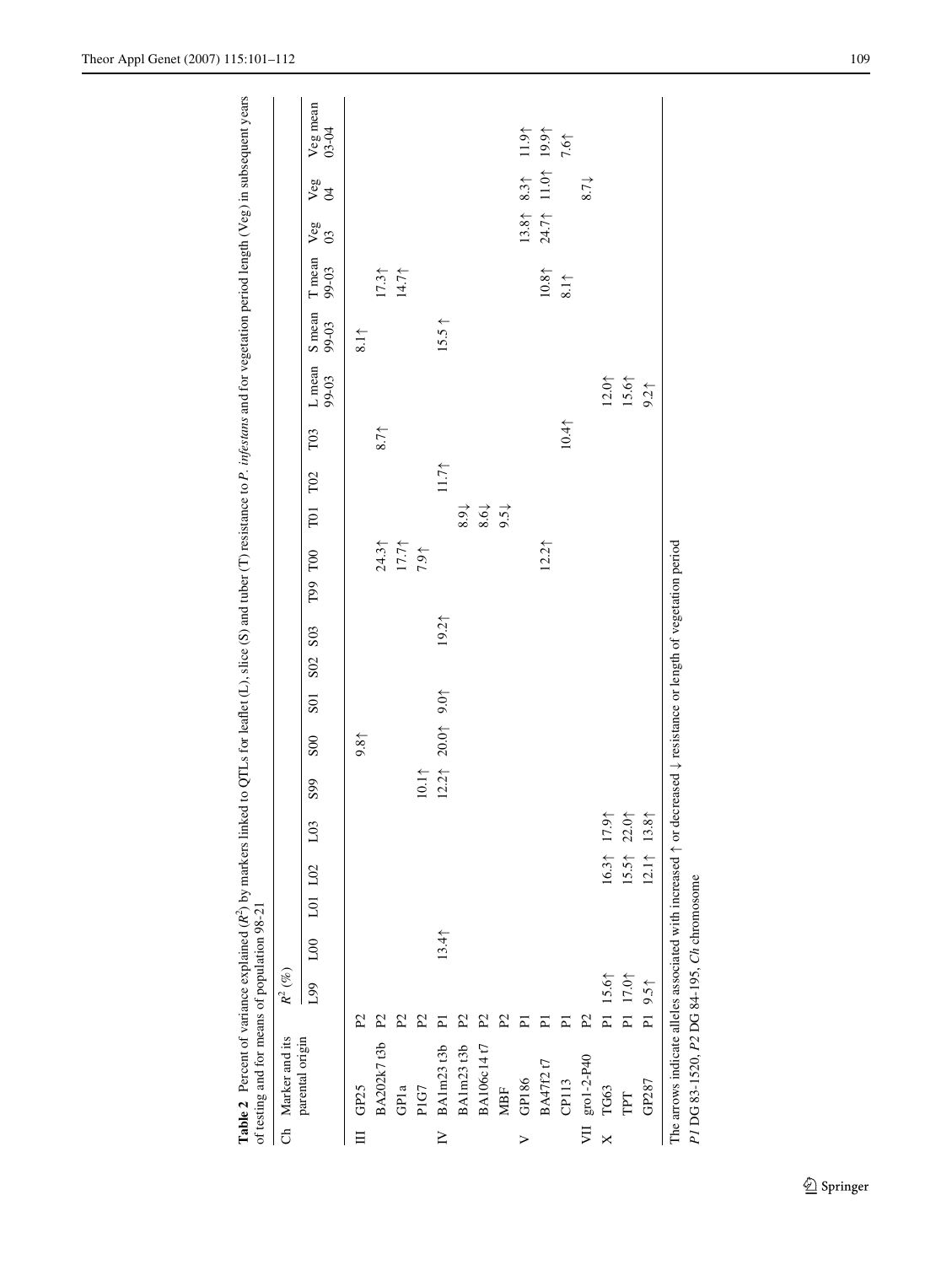variance explained) and 2004 (11.0% of variance explained) (Table [2\)](#page-8-0). Later maturity was linked to higher resistance, because the same marker alleles were associated both with higher resistance and longer vegetation period (Table [2\)](#page-8-0).

#### **Discussion**

In this study we characterized a novel source of resistance to late blight in diploid potatoes with complex pedigrees.

The expression of blight resistance depends on the inoc-ulated tissue (Swieżyński and Zimnoch-Guzowska [2001](#page-11-6)). In other studies, where tuber blight resistance was mapped, whole undamaged tubers were inoculated, i.e. the periderm (Collins et al. [1999;](#page-10-3) Oberhagemann et al. [1999;](#page-10-4) Bradshaw et al.  $2004$ ). Park et al.  $(2005)$  $(2005)$  compared two different slice tests and a test on whole wounded tubers and, because no differences were found, they chose the tuber test which was then used for evaluating the effects of some  $R$  genes in tubers.

Leaflet resistance as well as slice and whole tuber resistance were analyzed in population 98-21. The tuber skin and the layer just below the tuber skin (inoculated in whole tuber tests) form two different, important barriers for the late blight infection (Toxopeus [1958,](#page-11-22) [1961\)](#page-11-23). However, cortex and medulla (inoculated in slice tests) can also be involved in resistance mechanism (Flier et al. [2001](#page-10-15)). Three resistance components: leaflet, slice and whole tuber resistance showed normal distribution in population 98-21  $(Fig. 1)$  $(Fig. 1)$  and strong influence of the environment on those traits and therefore their quantitative character. Genetic analysis of slice resistance to *P. infestans* was done for the first time in our study. The markers used for QTL tagging were selected based on the assumption that most of the QTLs for the evaluated traits were already located on the potato genetic map in different mapping populations (Gebhardt [2004](#page-10-16)). The growing number of potato PCR markers with known chromosomal position recently published (Bormann et al. [2004](#page-10-5); Rickert et al. [2003](#page-11-16)) and available in databases [\(http://www.gabi.rzpd.de](http://www.gabi.rzpd.de) and [http://www.](http://www.ncbi.nih.gov) [ncbi.nih.gov](http://www.ncbi.nih.gov)) allowed us to choose DNA markers from most targeted regions of the potato genome. Ten markers mapped in population 98-21 to positions other than expected. Markers GP22, GP173 and S1d11 were originally mapped in different mapping populations as RFLP bands, but in the present study they were applied as sequence-specific PCR markers. Taking into account that potato is a highly polymorphic heterozygous species and that the sequence duplications are common, we assumed that PCR primers, although designed on the basis of sequence of the RFLP bands, were more compatible with different loci in our genotypes. GP321 was mapped originally as an RFLP secondary band, whereas the main band, located differently, was not polymorphic (C. Gebhardt, personal communication). Most probably, in our study the PCR amplified this main band and polymorphism was detected within the fragment. Markers with names starting with BA...were BAC ends, of BAC clones hybridizing to RGL probes and mapped as RFLP (Rickert et al. [2003\)](#page-11-16). The BAC ends were random and, quite likely, multi-copy sequences, which could have been the reason for their different mapping positions in our study, when compared to the original one (Rickert et al. [2003](#page-11-16)). An example of sequence similarity affecting PCR detection of particular locus in potato is described by Marczewski et al. ([2006\)](#page-10-13), where the PCR fragment linked to the *Gm* gene located on chromosome IX showed 94 and 84% identity to sequences from chromosome XII and 87% identity to sequence from chromosome VIII. In such case differently located primers can quite likely amplify different loci.

The applied approach enabled tagging 6 QTLs. We used the expression 'QTL'; however, our study did not allow defining what genes are underlying the resistance in population 98-21. They may be polygenes as well as R genes. In fact, some researchers speculate that major genes are just very effective alleles at QTLs and that the borders between the two traditionally distinguished types of resistance can be blurred (Gebhardt and Valkonen [2001\)](#page-10-17). Also, R genes overcome by pathogen can still have some residual effect, enhancing the quantitative resistance of the plant (Stewart and Bradshaw [2001](#page-11-24); Stewart et al. [2003](#page-11-25)). QTLs for the resistance components and length of vegetation period in our study only partially overlapped (Fig. [3\)](#page-7-0), which was a result corresponding well with low-correlation coefficient between the results of phenotypic assessments.

In previous studies (Leonards-Schippers et al. [1994;](#page-10-18) Collins et al. [1999](#page-10-3); Oberhagemann et al. [1999;](#page-10-4) Sandbrink et al. [2000](#page-11-11); Ghislain et al. [2001;](#page-10-19) Visker et al. [2003,](#page-11-2) [2005;](#page-11-3) Bormann et al. [2004;](#page-10-5) Bradshaw et al. [2004](#page-10-6); Costanzo et al. [2005](#page-10-20)) the most frequently detected QTL for foliage and whole tuber resistance is located on chromosome V, in the neighborhood of the *R1* gene. In population 98-21, this region harboured the strongest QTL for length of vegetation period, which also influenced leaflet and whole tuber resistance to late blight. The strongest and most robust QTLs for leaflet, slice and whole tuber resistance found in population 98-21 were located on chromosomes X, IV and III, respectively. The QTL for leaflet resistance on chromosome X is in a similar region as described by Sandbrink et al. ([2000\)](#page-11-11) as harbouring QTL for late blight resistance originated from *S. microdontum*. The QTL for tuber resistance on chromosome III corresponds with QTLs for foliage resistance to late blight detected in other genetic materials (Leonards-Schippers et al. [1994](#page-10-18); Collins et al. [1999](#page-10-3); Oberhagemann et al. [1999](#page-10-4); Costanzo et al. [2005\)](#page-10-20).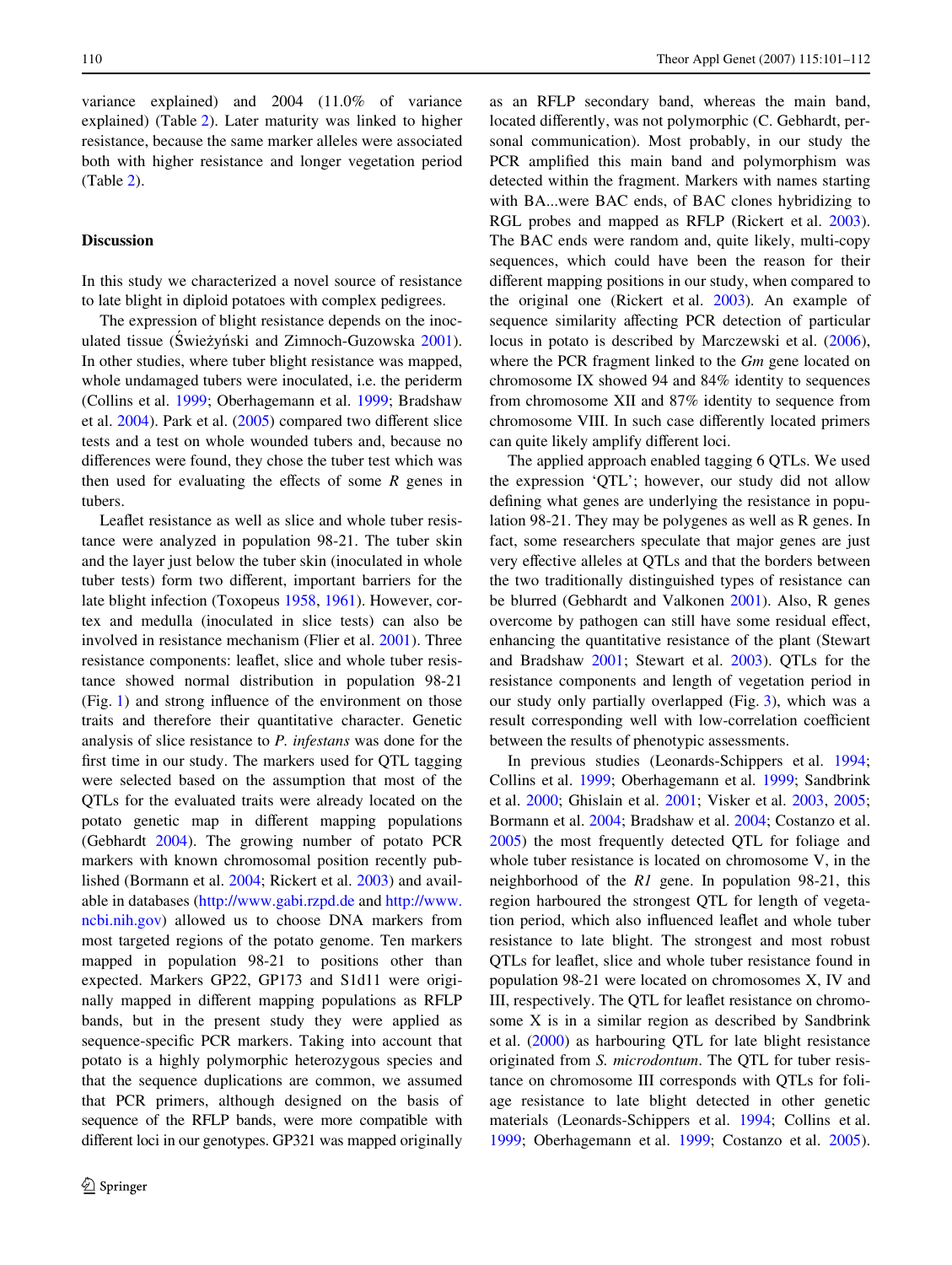The QTL for slice resistance found on chromosome IV influenced also leaflet and whole tuber resistance and most probably it corresponds to a QTL from *S. microdontum* described by Sandbrink et al. [\(2000](#page-11-11)). Leonards-Schippers et al. ([1994\)](#page-10-18), Oberhagemann et al. ([1999\)](#page-10-4) and Collins et al. [\(1999](#page-10-3)) detected QTLs for foliage resistance to late blight and plant maturity in similar locations. Bormann et al. [\(2004](#page-10-5)) described QTLs for plant maturity and for maturitycorrected resistance in this region, whereas Bradshaw et al. [\(2004](#page-10-6)) detected on chromosome IV a QTL for foliage resistance to *P. infestans* with no effect on maturity.

In population 98-21, the most significant and robust QTLs for resistance to *P. infestans* did not overlap with the strongest QTL for the length of vegetation period, which was a promising result with regard to selection of resistant and early potatoes originating from this source of resistance. Taking into account that our material was generally late we cannot be conclusive, but we can hypothesize that crossing it with early genotypes and selecting, possibly with markers, plants with certain genotypes at QTLs on chromosomes III, IV and X combined with negative selection for the QTL on chromosome V, could result in obtaining early potatoes resistant to late blight in next generations. Still, probably not all genetic factors involved in resistance to late blight and maturity of population 98-21 have been revealed in the present study due to the limited genome coverage. Analysis of marker-trait linkages with lowered stringency of significance, which detected 15 QTLs on all 12 chromosomes, can be an indication for that. The material was generally late maturing which could also influence mapping QTLs for maturity. Weak correlations between different resistance components noted for this source should be taken into consideration, when breeding potatoes resistant both in foliage and in tubers.

**Acknowledgments** The authors thank Agim Ballvora, Christina Bormann, Evgeniya Ilarionova, Karolina Pajerowska and Andreas Rickert (Max-Planck Institute for Plant Breeding Research, Cologne, Germany) for providing PCR primers as well as Zygmunt Kaczmarek and Marcin Przystalski (Institute of Plant Genetics, Polish Academy of Sciences, Poznań, Poland) for performing the analysis of variance.

#### **References**

- <span id="page-10-2"></span>Allefs JJHM, Muskens MWM, van der Vossen EAG (2005) Breeding for foliage blight resistance in the genomics era. In: Haverkort AJ, Striuk PC (eds) Potato in progress. Science meets practice. Academic, Wageningen, pp 255–267
- <span id="page-10-14"></span>Bendahmane A, Kanyuka K, Baulcombe DC (1997) High-resolution genetical and physical mapping of the *Rx* gene for extreme resistance to potato virus X in tetraploid potato. Theor Appl Genet 95:153–162
- <span id="page-10-1"></span>Beketova MP, Drobyazina PE, Khavkin EE (2006) The *R1* gene for late blight resistance in early and late maturing potato cultivars. Russ J Plant Physiol 53:384–389
- <span id="page-10-11"></span>Bisognin DA, Douches DS, Buszka L, Bryan G, Wang D (2005) Mapping late blight resistance in *Solanum microdontum* Bitter. Crop Sci 45:340–345
- <span id="page-10-5"></span>Bormann CA, Rickert AM, Castillo Ruiz RA, Paal J, Lübeck J, Strahwald J, Buhr K, Gebhardt C (2004) Tagging quantitative trait loci for maturity-corrected late blight resistance in tetraploid potato with PCR-based candidate gene markers. Mol Plant Microbe Interact 17:1126–1138
- <span id="page-10-6"></span>Bradshaw JE, Pande B, Bryan GJ, Hackett CA, McLean K, Stewart HE, Waugh R (2004) Interval mapping of quantitative trait loci for resistance to late blight [*Phytophthora infestans* (Mont.) de Bary], height and maturity in a tetraploid population of potato (*Solanum tuberosum* subsp*. tuberosum*). Genetics 168:983– 995
- <span id="page-10-3"></span>Collins A, Milbourne D, Ramsay L, Meyer R, Chatot-Balandras C, Oberhagemann P, De Jong W, Gebhardt C, Bonnel E, Waugh R (1999) QTL for field resistance to late blight in potato are strongly correlated with maturity and vigour. Mol Breed 5:387–398
- <span id="page-10-20"></span>Costanzo S, Šimko I, Christ BJ, Haynes KG (2005) QTL analysis of late blight resistance in a diploid potato family of *Solanum phureja*  $\times$  *S. stenotomum.* Theor Appl Genet 111:609–617
- <span id="page-10-15"></span>Flier WG, Turkensteen LJ, van den Bosch GMB, Verijken PFG, Mulder A (2001) Differential interaction of potato cultivars with different levels of blight resistance. Plant Pathol 50:292-301
- <span id="page-10-16"></span>Gebhardt C (2004) Potato genetics: maps and more. In: Lörtz H, Wenzel G (eds) Molecular marker systems in plant breeding and crop improvement. Biotechnology in agriculture and forestry. Springer, Heidelberg, pp 215–227
- <span id="page-10-17"></span>Gebhardt C, Valkonen JPT (2001) Organization of genes controlling disease resistance in the potato genome. Annu Rev Phytopathol 39:79–102
- <span id="page-10-0"></span>Gebhardt C, Ballvora A, Walkemeier B, Oberhagemann P, Schüler K (2004) Assessing genetic potential in germplasm collections of crop plants by marker-trait association: a case study for potatoes with variation of resistance to late blight and maturity type. Mol Breed 13:93–102
- <span id="page-10-19"></span>Ghislain M, Trognitz B, Herrera M del R, Solis J, Casallo G, Vásquez C, Hurtado O, Castillo R, Portal R, Orillo M (2001) Genetic loci associated with field resistance to late blight in offspring of *Solanum phureja* and *S. tuberosum* grown under short-day conditions. Theor Appl Genet 103:433–442
- <span id="page-10-10"></span>Hawkes JG (1990) The potato, evolution, biodiversity and genetic resources. Belhaven Press, London
- <span id="page-10-9"></span>Landeo JA, Gastelo M, Pinedo H, Flores F (1995) Breeding to horizontal resistance to late blight in potato free of R genes. In: Dowley LJ, Bannon E, Cooke LR, Keane T, O'Sullivan E (eds) *Phytophthora infestans*. Boole Press, Dublin, vol 150, pp 268–274
- <span id="page-10-18"></span>Leonards-Schippers C, Gieffers W, Schäfer-Pregl R, Ritter E, Knapp S J, Salamini F, Gebhardt C (1994) Quantitative resistance to *Phytophthora infestans* in potato: a case study for QTL mapping in an allogamous plant species. Genetics 137:67–77
- <span id="page-10-8"></span>Malcolmson JF (1969) Races of *Phytophthora infestans* occurring in Great Britain. Trans Br Mycol Soc 53:417–423
- <span id="page-10-13"></span>Marczewski W, Strzelczyk-Żyta D, Hennig J, Witek K, Gebhardt C (2006) Potato chromosomes IX and XI carry genes for resistance to potato virus M. Theor Appl Genet 112:1232–1238
- <span id="page-10-7"></span>Niederhauser JS, Cervantes J, Servin L (1954) Late blight in Mexico and its implications. Phytopathology 44:406–408
- <span id="page-10-12"></span>Niewöhner J, Salamini F, Gebhardt C (1995) Development of PCR assays diagnostic for RFLP marker alleles closely linked to alleles Gro1 and H1, conferring resistance to the root cyst nematode *Globodera rostochiensis* in potato. Mol Breed 1:65–78
- <span id="page-10-4"></span>Oberhagemann P, Chatot-Balandras C, Schäfer-Pregl R, Wegener D, Palomino C, Salamini F, Bonnel E, Gebhardt C (1999) A genetic analysis of quantitative resistance to late blight in potato: towards marker-assisted selection. Mol Breed 5:399–415